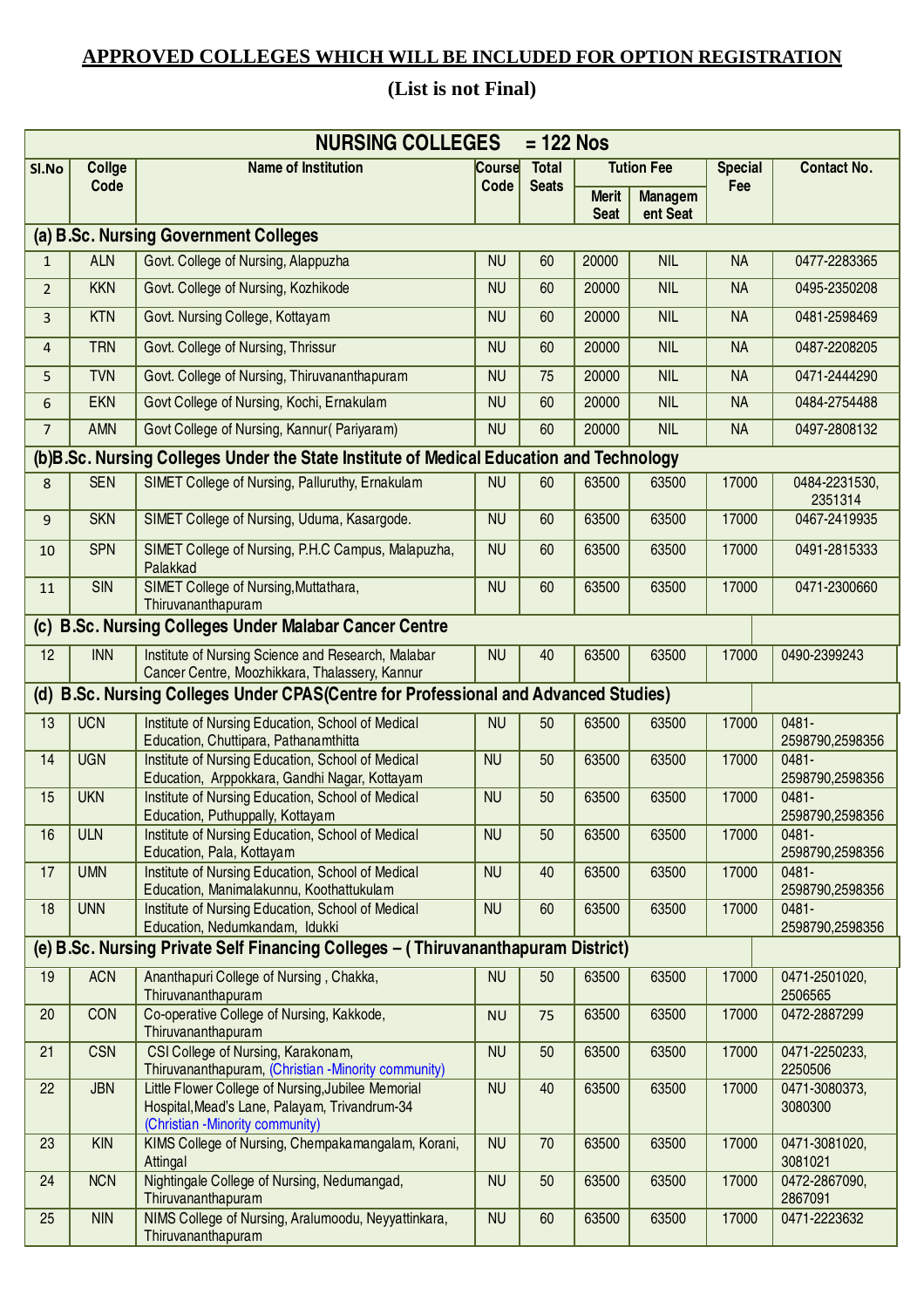| 26 | <b>PRN</b>                                                                    | P.R.S College of Nursing, Paliyode, Dalumugham P.O.<br>Neyyattinkara, Thiruvananthapuram-695125                                    | <b>NU</b> | 40 | 63500 | 63500 | 17000 | 0471-6510101,<br>2344443                |  |
|----|-------------------------------------------------------------------------------|------------------------------------------------------------------------------------------------------------------------------------|-----------|----|-------|-------|-------|-----------------------------------------|--|
| 27 | <b>RCN</b>                                                                    | Ruckmoni College of Nursing, Vellarada,<br>Thiruvananthapuram                                                                      | <b>NU</b> | 50 | 63500 | 63500 | 1700  | 0471-224016,<br>2244695                 |  |
| 28 | <b>SCN</b>                                                                    | Saraswathi College of Nursing, Parassala,<br>Thiruvananthapuram 695502                                                             | <b>NU</b> | 50 | 63500 | 63500 | 17000 | 0471-2202598                            |  |
| 29 | <b>SFN</b>                                                                    | S.P.Fort College of Nursing, Perumthanni, ,<br>Thiruvananthapuram                                                                  | <b>NU</b> | 40 | 63500 | 63500 | 17000 | 0471-2575010                            |  |
| 30 | <b>SGN</b>                                                                    | Sree Gokulam Nursing College, Venjaramoodu,<br>Thiruvananthapuram                                                                  | <b>NU</b> | 75 | 63500 | 63500 | 17000 | 0472-3041270,<br>3041143                |  |
| 31 | <b>SVN</b>                                                                    | Sivagiri S.N. Medical Mission College of Nursing, Varkala,<br>Thiruvananthapuram                                                   | <b>NU</b> | 70 | 63500 | 63500 | 17000 | 0470-2602330,<br>3259582                |  |
|    |                                                                               | (f) B.Sc. Nursing Private Self Financing Colleges - (Kollam District)                                                              |           |    |       |       |       |                                         |  |
| 32 | <b>AZN</b>                                                                    | Azeezia College of Nursing, Diamond Hills, Meeyannoor<br>P.O., Kollam 691537                                                       | <b>NU</b> | 50 | 63500 | 63500 | 17000 | 0474-3069450,<br>2465680                |  |
| 33 | <b>BBN</b>                                                                    | Bishop Benziger College of Nursing, P.B. No. 46, Saastri<br>Jn., Kollam - 691001 (Christian -Minority community)                   | <b>NU</b> | 50 | 63500 | 63500 | 17000 | 0474-2765582,<br>2768201                |  |
| 34 | <b>HCN</b>                                                                    | Holy cross college of Nursing, Kottiyam, Kollam-<br>691571 (Christian -Minority community)                                         | <b>NU</b> | 50 | 63500 | 63500 | 17000 | $\overline{0474} - 2530121,$<br>2531258 |  |
| 35 | <b>JAN</b>                                                                    | St.Joseph's College of Nursing, Anchal.P.O.<br>Kollam(Christian -Minority community)                                               | <b>NU</b> | 50 | 63500 | 63500 | 17000 | 0475 - 2279787,<br>2270457              |  |
| 36 | <b>KDN</b>                                                                    | N.S. Memorial College of Nursing, Palathara Kollam                                                                                 | <b>NU</b> | 30 | 63500 | 63500 | 17000 | 0474 2729582,                           |  |
| 37 | <b>MRN</b>                                                                    | Mercy College of Nursing, Valakom, Kottarakara, Kollam<br>(Christian -Minority community)                                          | <b>NU</b> | 60 | 63500 | 63500 | 17000 | 0474-2470303,<br>2494370                |  |
| 38 | <b>TKN</b>                                                                    | Travancore College of Nursing, Medicity Hospital,<br>Umayanallur P.O., kollam 691589                                               | <b>NU</b> | 50 | 63500 | 63500 | 17000 | 0474-3069999,<br>2729393                |  |
| 39 | <b>UPN</b>                                                                    | Upasana College of Nursing, kollam                                                                                                 | <b>NU</b> | 75 | 63500 | 63500 | 17000 | 0474-2532619                            |  |
| 40 | <b>VCN</b>                                                                    | Vijaya College of Nursing, Kottarakkara, Kollam                                                                                    | <b>NU</b> | 60 | 63500 | 63500 | 17000 | 0474-2455501,<br>0474-2455503           |  |
| 41 | <b>VNN</b>                                                                    | V.N.S.S.College of Nursing, Karbala jn., Kollam                                                                                    | <b>NU</b> | 50 | 63500 | 63500 | 17000 | 0474-2764675                            |  |
| 42 | <b>PHN</b>                                                                    | Parabrahma College of Nursing, Oachira, Kollam                                                                                     | <b>NU</b> | 40 | 63500 | 63500 | 17000 | 0476-2722449                            |  |
|    | (g) B.Sc. Nursing Private Self Financing Colleges - (Pathanamthitta District) |                                                                                                                                    |           |    |       |       |       |                                         |  |
| 43 | <b>CTN</b>                                                                    | Chitra Institute of Medical Sciences & Research Centre,<br>M.C Road, Pandalam, Pathanamthitta District- 689801                     | <b>NU</b> | 40 | 63500 | 63500 | 17000 | 0473-252865                             |  |
| 44 | GCN                                                                           | ST. Gregorios College of Nursing, Parumala P.O.,<br>Pathanamthitta Dist. 689626 (Christian -Minority<br>community)                 | <b>NU</b> | 50 | 63500 | 63500 | 17000 | 0479-2310393,<br>2313026,               |  |
| 45 | <b>HRN</b>                                                                    | Holy Cross college of Nursing, Adoor, Pathanamthitta<br>(Christian -Minority community)                                            | <b>NU</b> | 40 | 63500 | 63500 | 17000 | 04743-228246,                           |  |
| 46 | <b>MGN</b>                                                                    | MGM, Muthoot College of Nursing, Kozhenchery,<br>Pathanamthitta                                                                    | <b>NU</b> | 50 | 63500 | 63500 | 17000 | 0468-2324008,<br>2279158                |  |
| 47 | <b>MMN</b>                                                                    | MGM Muthoot College of Nursing, Ring Road,<br>Pathanamthitta                                                                       | <b>NU</b> | 50 | 63500 | 63500 | 17000 | 0468-2324008,<br>3200004                |  |
| 48 | <b>MZN</b>                                                                    | Mount Zion College of Nursing, Chayalode,<br>Ezhamkulam, Adoor, Pathanamthitta.                                                    | <b>NU</b> | 30 | 63500 | 63500 | 17000 | 04734-243900                            |  |
| 49 | <b>PCN</b>                                                                    | Poyanil College of Nursing, Kozhenchery,<br>Pathanamthitta                                                                         | <b>NU</b> | 40 | 63500 | 63500 | 17000 | 0468-2261249,<br>2210474                |  |
| 50 | <b>PGN</b>                                                                    | Pushpagiri College of Nursing, Pushpagiri Medical<br>College P.O. Tiruvalla -689 101 (Christian -Minority<br>community)            | <b>NU</b> | 50 | 63500 | 63500 | 17000 | 0469-2602441,<br>2700755                |  |
| 51 | <b>TMN</b>                                                                    | Thiruvalla Medical Mission College of Nursing,<br>Anjilithanam, Kaviyoor, Thiruvalla, (Christian -Minority<br>community)           | <b>NU</b> | 50 | 63500 | 63500 | 17000 | 0469-2619041,<br>2626464                |  |
|    |                                                                               | (h) B.Sc. Nursing Private Self Financing Colleges - (Alappuzha District)                                                           |           |    |       |       |       |                                         |  |
| 52 | <b>JCN</b>                                                                    | *** Josco College of Nursing, Josco Multi Specaility<br>Hospital, Edappon, Pandalam, Alappuzha (Christian -<br>Minority community) | <b>NU</b> | 60 | 63500 | 63500 | 17000 | 0479-2376644,<br>2374982                |  |
| 53 | <b>KVN</b>                                                                    | K.V.M.College of Nursing, Cherthala, Alapuzha                                                                                      | <b>NU</b> | 30 | 63500 | 63500 | 17000 | 0478-2822478                            |  |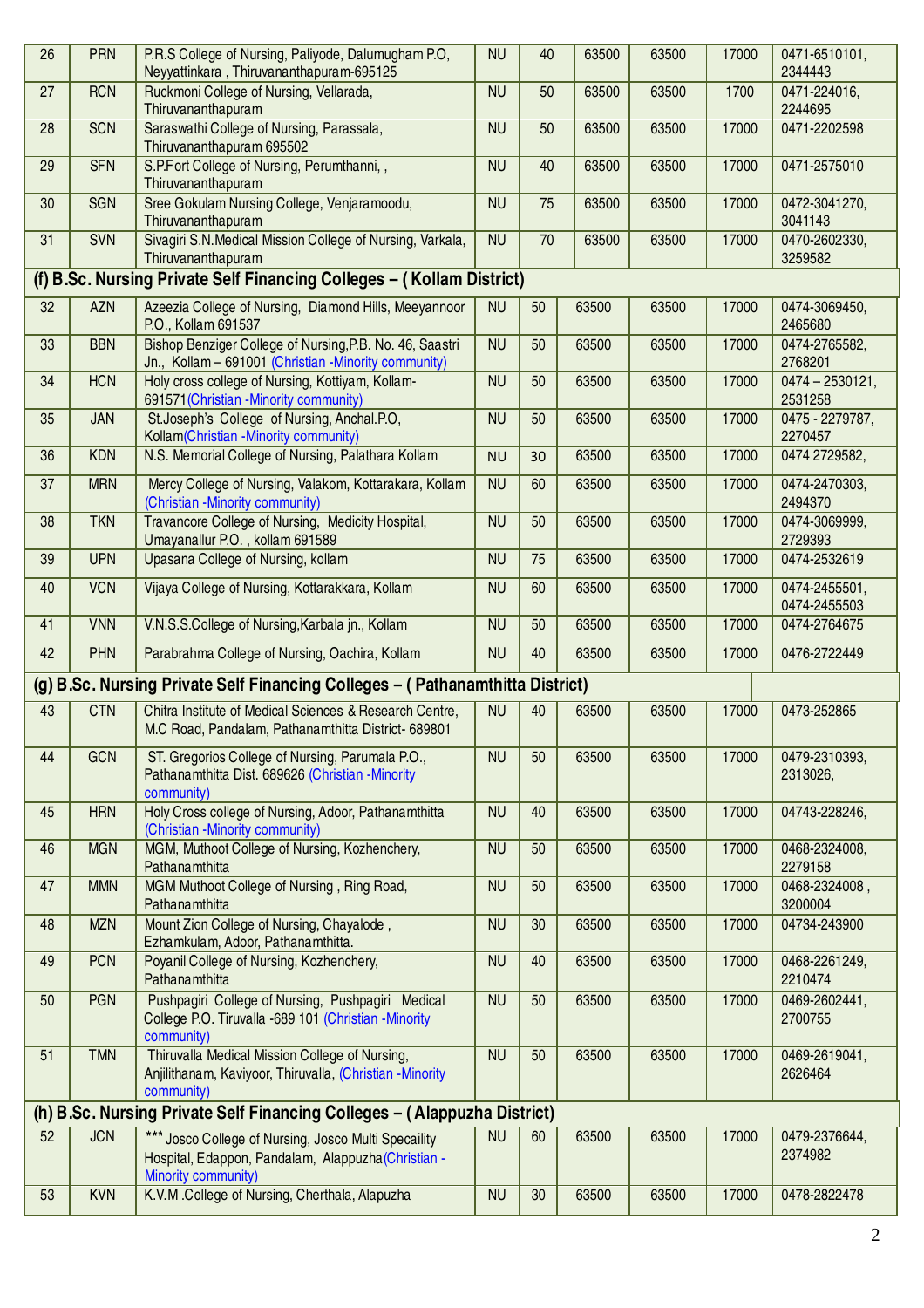| 54 | <b>SRN</b>                                                            | S.H. College of Nursing, Green Gardens, Cherthala,<br>Alappuzha - 688524 (Christian - Minority community)                                      | <b>NU</b> | 40 | 63500 | 63500 | 17000 | 0478-2813438                                |  |  |
|----|-----------------------------------------------------------------------|------------------------------------------------------------------------------------------------------------------------------------------------|-----------|----|-------|-------|-------|---------------------------------------------|--|--|
| 55 | <b>STN</b>                                                            | St. Thomas College of Nursing, Pallickal P.O., Kattanam,<br>Alappuzha                                                                          | <b>NU</b> | 50 | 63500 | 63500 | 17000 | 0479-3012345,<br>2332028                    |  |  |
|    |                                                                       | (i) B.Sc. Nursing Private Self Financing Colleges - (Kottayam District)                                                                        |           |    |       |       |       |                                             |  |  |
| 56 | <b>AHN</b>                                                            | College of Nursing Assisi Hospital, Propose P.O.<br>,Erumely, Kottayam-686509                                                                  | <b>NU</b> | 40 | 63500 | 63500 | 17000 | 04828 - 212244,                             |  |  |
| 57 | <b>BCN</b>                                                            | BCF College of Nursing, Chemmankary, Vaikom,<br>Kottayam                                                                                       | <b>NU</b> | 50 | 63500 | 63500 | 17000 | 04829-272000,<br>274000                     |  |  |
| 58 | CAN                                                                   | Caritas College of Nursing, Caritas Hospital, Thellakom<br>P.O. Kottayam -686016 (Christian -Minority community)                               | <b>NU</b> | 50 | 63500 | 63500 | 17000 | 0481-2792104,<br>2790025 Ext. 1411,<br>2083 |  |  |
| 59 | <b>CCN</b>                                                            | St. Thomas College of Nursing, Chethipuzha,<br>Kurisummoodu PO, Chaganassery, Kottayam-686 104<br>(Christian - Minority community)             | <b>NU</b> | 50 | 63500 | 63500 | 17000 | 0481-2720947,<br>2721595                    |  |  |
| 60 | GGN                                                                   | College of Nursing, Guru Group of Institute, Karukachal,<br>Kottayam                                                                           | <b>NU</b> | 30 | 63500 | 63500 | 17000 | 0481-2487550,<br>2487570                    |  |  |
| 61 | <b>LDN</b>                                                            | Little Lourdes College of Nursing, Kidangoor.P.O,<br>Kottayam-686572(Christian -Minority community)                                            | <b>NU</b> | 40 | 63500 | 63500 | 17000 | 04822 - 254377                              |  |  |
| 62 | <b>MAN</b>                                                            | Mar Sleeva College of Nursing, Cherpunkal PO, Pala,<br>Kottayam - 686584 (Christian -Minority community)                                       | <b>NU</b> | 48 | 63500 | 63500 | 17000 | 04822-256559,<br>256518, 215519             |  |  |
| 63 | <b>MUN</b>                                                            | Mercy College of Nursing, Mercy Hospital, Pothy,<br>Midayikunnu.P.O, Thalayolaparambu, Kottayam-<br>(Christian - Minority community)           | <b>NU</b> | 30 | 63500 | 63500 | 17000 | 04829 238567                                |  |  |
| 64 | <b>TCN</b>                                                            | Theophilus College of Nursing, Kangazha,<br>Kottayam(Christian -Minority community)                                                            | <b>NU</b> | 30 | 63500 | 63500 | 17000 | 0481-2497145<br>2497410                     |  |  |
| 65 | <b>THN</b>                                                            | Thiruhrudaya College of Nursing, S.H. Medical Centre,<br>Nagampadom, Kottayam - 686001 (Christian -Minority<br>community)                      | <b>NU</b> | 40 | 63500 | 63500 | 17000 | 0481-2569840                                |  |  |
| 66 | <b>VMN</b>                                                            | Velankanni Matha College of Nursing, Thellakom<br>,Kottayam-686630,Kerala                                                                      | <b>NU</b> | 40 | 63500 | 63500 | 17000 | 0481-2790030                                |  |  |
|    | (j) B.Sc. Nursing Private Self Financing Colleges - (Idukky District) |                                                                                                                                                |           |    |       |       |       |                                             |  |  |
| 67 | <b>HFN</b>                                                            | Holy Family College of Nursing, Muthalakodam<br>Thodupuzha East P O, Idukki District - 685585 (Christian<br>-Minority community)               | <b>NU</b> | 50 | 63500 | 63500 | 17000 | 04862-229688,<br>225857                     |  |  |
| 68 | <b>JHN</b>                                                            | ST. John's College of Nursing, St. John's Hospital,<br>Kattappana- 685515, Idukki(Dt.) (Christian -Minority<br>community)                      | <b>NU</b> | 60 | 63500 | 63500 | 17000 | 04868 - 252240,<br>273230                   |  |  |
|    |                                                                       | (k) B.Sc. Nursing Private Self Financing Colleges - (Ernakulam District)                                                                       |           |    |       |       |       |                                             |  |  |
| 69 | <b>CLN</b>                                                            | Carmel College of Nursing, Carmel Hopital,<br>Asokapuram, Aluva-683101 (Christian -Minority<br>community)                                      | <b>NU</b> | 40 | 63500 | 63500 | 17000 | 0484 2626958,,<br>2625346,                  |  |  |
| 70 | <b>IGN</b>                                                            | Indira Gandhi Co-operative college of Nursing, Gandhi<br>Nagar, Kochi                                                                          | <b>NU</b> | 50 | 63500 | 63500 | 17000 | 0484-2206734                                |  |  |
| 71 | <b>JKN</b>                                                            | ST.Joseph's College of Nursing, Dharmagiri,<br>Kothamangalam-686691, Ernakulam (Christian -Minority<br>community)                              | <b>NU</b> | 60 | 63500 | 63500 | 17000 | 0485 - 2824308,<br>2862391                  |  |  |
| 72 | <b>LCN</b>                                                            | Lourdes College of Nursing, Sidhi Sadan,<br>Chembumukku, Thrikkakkara, Eranakulam (Christian -<br>Minority community)                          | <b>NU</b> | 70 | 63500 | 63500 | 17000 | 0484-2421998,<br>2422143                    |  |  |
| 73 | <b>LFN</b>                                                            | Little Flower College of Nursing, Little Flower Hospital &<br>Research Centre, Anganmaly, Eranakulam-683572<br>(Christian -Minority community) | <b>NU</b> | 50 | 63500 | 63500 | 17000 | $0484 - 2456448,$<br>3096492,<br>2452546.   |  |  |
| 74 | <b>LHN</b>                                                            | Lisie College of Nursing, Lise Hospital, P.B.No.3053<br>,Cochin(Christian -Minority community)                                                 | <b>NU</b> | 50 | 63500 | 63500 | 17000 | 0484-2400632,<br>2403000, extn.<br>4015     |  |  |
| 75 | <b>MBN</b>                                                            | Mar Baselius College of Nursing, Kothamangalam,<br>Eranakulam. (Christian -Minority community)                                                 | <b>NU</b> | 60 | 63500 | 63500 | 17000 | 0485-2823317,                               |  |  |
| 76 | <b>MSN</b>                                                            | Malankara Orthodox Syrian College of Nursing,<br>Kolencherry, Ernakulam-682311 (Christian - Minority<br>community)                             | <b>NU</b> | 70 | 63500 | 63500 | 17000 | 0484-3055661,<br>3055660                    |  |  |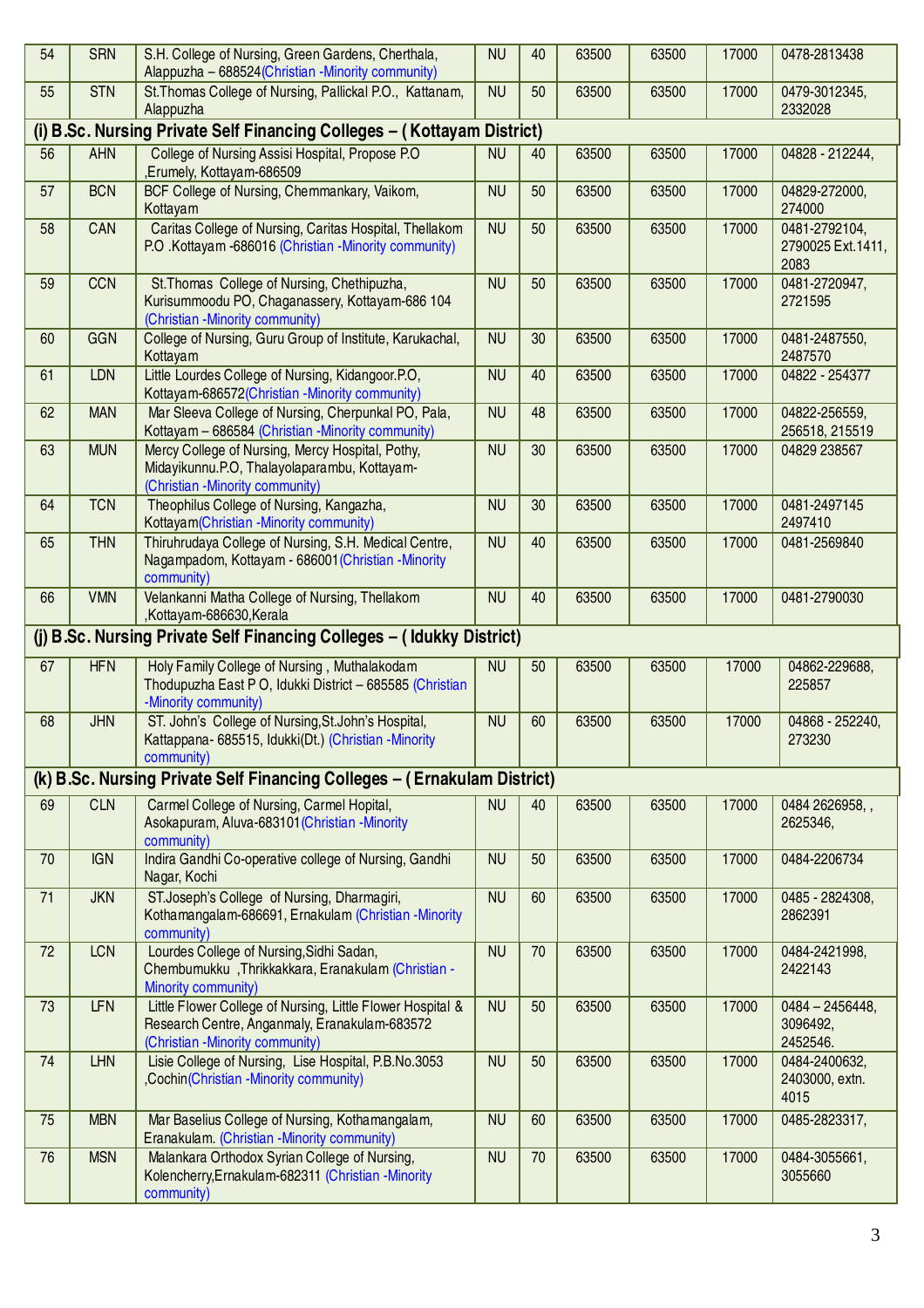| 77  | <b>MTN</b> | Medical Trust College of Nursing, Medical Trust Tower,<br>Ernakulam                                                                                         | <b>NU</b> | 60 | 63500 | 63500 | 17000 | 0484-2114908,                     |
|-----|------------|-------------------------------------------------------------------------------------------------------------------------------------------------------------|-----------|----|-------|-------|-------|-----------------------------------|
| 78  | <b>NJN</b> | Najath College of Nursing, Najath Super speciality<br>Hospital, Purayur Desom, Aluva.                                                                       | <b>NU</b> | 40 | 63500 | 63500 | 17000 | 0484 2605052,<br>2623693          |
| 79  | <b>NMN</b> | <b>College of Nursing, Nirmala Medical Centre</b><br>, Muvattupuzha Ernakulam -686 661 (Christian - Minority<br>community)                                  | <b>NU</b> | 50 | 63500 | 63500 | 17000 | 0485-2835151,<br>2835343,         |
| 80  | SAN        | San Joe College of Nursing, Pulluvazhy P.O.,<br>Perumbavoor -683541, Ernakulam (Christian -Minority<br>community)                                           | <b>NU</b> | 50 | 63500 | 63500 | 17000 | 0484-2594965,<br>2596286          |
| 81  | <b>SRM</b> | Samaritan College of Nursing, Samaritan Hospital,<br>Pazhanganad, Kizhakkambalam-683562, Ernakulam<br>(Christian - Minority community)                      | <b>NU</b> | 50 | 63500 | 63500 | 17000 | 0484-2681450,<br>2680511          |
| 82  | <b>SSN</b> | Sree Sudheendra College of Nursing, Ambalamedu P.O.<br>Ernakulam-682303                                                                                     | <b>NU</b> | 40 | 63500 | 63500 | 17000 | 0484-2722476,<br>2720476          |
| 83  | <b>WCN</b> | Well Care College of Nursing, Pampara, Vettikkal, P.O.,<br>Mulamthuruthi, Ernakulam                                                                         | <b>NU</b> | 40 | 63500 | 63500 | 17000 | 0485-2245285,<br>2245239          |
|     |            | (I) B.Sc. Nursing Private Self Financing Colleges - (Thrissur District)                                                                                     |           |    |       |       |       |                                   |
| 84  | <b>ATN</b> | Amala College of Nursing, Amala Nagar P.O Thrissur -<br>680555 (Christian -Minority community)                                                              | <b>NU</b> | 50 | 63500 | 63500 | 17000 | 0487-2307574,<br>2304070,         |
| 85  | AWN        | Aswini College of Nursing, Nadathara P.O., Thrissur -<br>680751                                                                                             | <b>NU</b> | 60 | 63500 | 63500 | 17000 | 0487-<br>2317255,6557256          |
| 86  | <b>ETN</b> | College of Nursing , Elite Mission Hospital,<br>Koorkanchery.P.O, Thrissur-680007                                                                           | <b>NU</b> | 40 | 63500 | 63500 | 17000 | 0487-2436113                      |
| 87  | <b>JMN</b> | Jubilee Mission College of Nursing, P.B.NO.737, Jubilee<br>Mission.P.O, Thrissur East-680005 (Christian -Minority<br>community)                             | <b>NU</b> | 50 | 63500 | 63500 | 17000 | 0487-2421885,<br>2432434, 2432435 |
| 88  | <b>MCN</b> | Mother College of Nursing, Mother Hospital, Pullazhi,<br><b>Thrissur</b>                                                                                    | <b>NU</b> | 50 | 63500 | 63500 | 17000 | 0487-2434817,<br>2369021          |
| 89  | <b>SHN</b> | Snehodaya College of Nursing, Sacred Heart Mission,<br>HospitalTrust, Kallettumkara .P.O Irinjalakuda, Thrissur-<br>680683 (Christian - Minority community) | <b>NU</b> | 50 | 63500 | 63500 | 17000 | $0480 - 2882283,$<br>2882281      |
| 90  | <b>SJN</b> | ST. James College of Nursing, River Bank Govt. Hospital<br>Road, Chalakudy Thrissur - 680307 (Christian - Minority<br>community)                            | <b>NU</b> | 50 | 63500 | 63500 | 17000 | 0480-2710971<br>3013501           |
| 91  | <b>WFN</b> | West Fort College of Nursing, Mulankunnathu Kavu,<br>Pottur, Thrissur                                                                                       | <b>NU</b> | 70 | 63500 | 63500 | 17000 | 0487-2204343                      |
|     |            | (m) B.Sc. Nursing Private Self Financing Colleges - (Palakkad District)                                                                                     |           |    |       |       |       |                                   |
| 92  | <b>CRN</b> | Crescent College of Nursing, Alathur, Palakkad                                                                                                              | <b>NU</b> | 50 | 63500 | 63500 | 17000 | 04922-225333,<br>326263           |
| 93  | <b>KCN</b> | # # Karuna College of Nursing, Vilayodi, Chittoor P.O,<br>Palakkad, (Muslim -Minority community)                                                            | <b>NU</b> | 50 | 63500 | 63500 | 17000 | 04923-223426,<br>3223426          |
| 94  | <b>NHN</b> | Nehru College of Nursing, Vaniyamkulam, Ottapalam,<br>Palakkad                                                                                              | <b>NU</b> | 60 | 63500 | 63500 | 17000 | 0466-2344500                      |
| 95  | <b>SDN</b> | Seventh Day Adventist College of Nursing, SDA Hospital,<br>Kanniyapuram, Ottapalam, Palakkad                                                                | <b>NU</b> | 40 | 63500 | 63500 | 17000 | 0466-2249771                      |
|     |            | (n) B.Sc. Nursing Private Self Financing Colleges - (Malappuram District)                                                                                   |           |    |       |       |       |                                   |
| 96  | <b>AFN</b> | # # Al-shifa College of Nursing, Lemonvally,<br>Angadippuram, Perinthalmanna, Malappuram<br>Muslim Minority Community)                                      | <b>NU</b> | 60 | 63500 | 63500 | 17000 | 04933-224298<br>224299            |
| 97  | <b>ASN</b> | AL Mas College of Nursing, Kottakal, Puthoor P.O.<br>Malappuram                                                                                             | <b>NU</b> | 50 | 63500 | 63500 | 17000 | 0483-2102260                      |
| 98  | <b>MLN</b> | Moulana College of Nursing, Angadippuram.P.O.,<br>Perinthalmanna, Malappuram                                                                                | <b>NU</b> | 60 | 63500 | 63500 | 17000 | 04933-232372,<br>300600           |
| 99  | <b>MEN</b> | # # MES College of Nursing, Malaparamba, Palachode,<br>Perinthalmanna, Malappuram (Muslim Minority<br>Community)                                            | <b>NU</b> | 50 | 63500 | 63500 | 17000 | 04933-258309,<br>298300           |
| 100 | <b>MIN</b> | MIMS College of Nursing, MIMS Hospital,<br>Vadakkedathuparamba, Puthukod, Malappuram                                                                        | <b>NU</b> | 60 | 63500 | 63500 | 17000 | 0483-2832992                      |
| 101 | <b>EMN</b> | College of Nursing, EMS Memorial Co-operative<br>Hospital, Perinthalmanna                                                                                   | <b>NU</b> | 70 | 63500 | 63500 | 17000 | 04933 - 218884                    |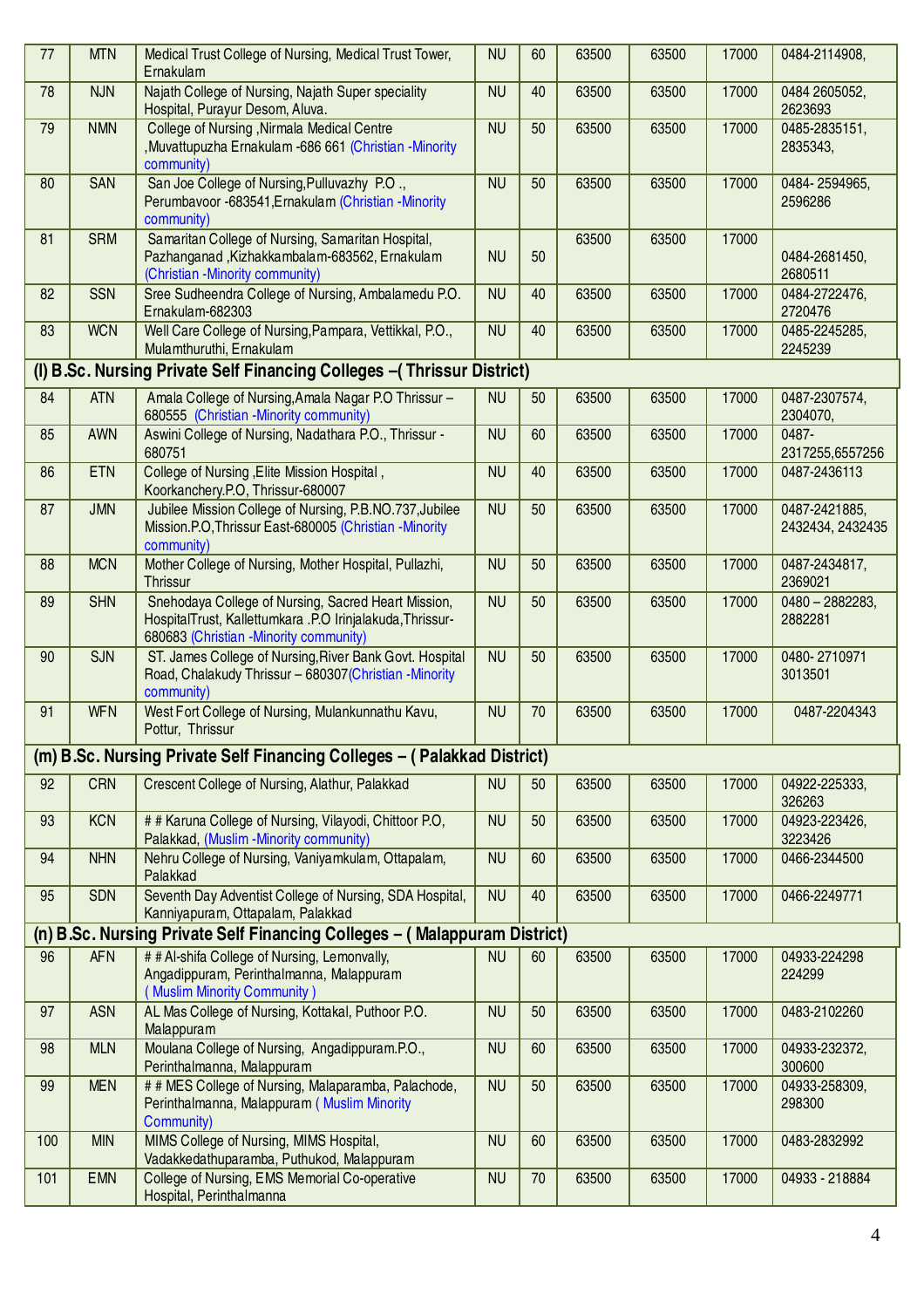|       | (o) B.Sc. Nursing Private Self Financing Colleges - (Kozhikode District) |                                                                                                                               |           |                       |                       |       |                                                  |                       |                                 |                              |
|-------|--------------------------------------------------------------------------|-------------------------------------------------------------------------------------------------------------------------------|-----------|-----------------------|-----------------------|-------|--------------------------------------------------|-----------------------|---------------------------------|------------------------------|
| 102   | <b>AJN</b>                                                               | Sree Anjaneya College of Nursing, Malabar Medical<br>College Campus, Uliyeri, Modakkallur, Atholi,<br>Kozhikode               | <b>NU</b> | 60                    |                       | 63500 |                                                  | 63500                 | 17000                           | 0496-2701666,<br>2701667     |
| 103   | <b>BMN</b>                                                               | Baby Memorial College of Nursing, Kuthiravattom,<br>Kozhikode                                                                 | <b>NU</b> | 60                    |                       | 63500 |                                                  | 63500                 | 17000                           | 0495-2744739,<br>2744539     |
| 104   | <b>JDN</b>                                                               | JDT Islam College of Nursing, Vellimadukunnu,<br>Kozhikode Malappuram (Muslim Minority Community)                             | <b>NU</b> | 50                    |                       | 63500 |                                                  | 63500                 | 17000                           | 0495 - 2730366,<br>6539377   |
| 105   | <b>KMN</b>                                                               | KMCT College of Nursing, Mampetta, Manassery P.O.,<br>Mukkom, Kozhikode, 673602                                               | <b>NU</b> | 50                    |                       | 63500 |                                                  | 63500                 | 17000                           | 0495-2290691                 |
| 106   | <b>NRN</b>                                                               | Nirmala College of Nursing, Nirmala Hospital,<br>Marikunnu.P.O, Kozhikode-673 012<br>(Christian -Minority community)          | <b>NU</b> | 50                    |                       | 63500 |                                                  | 63500                 | 17000                           | $0495 - 2730993,$<br>3212096 |
| 107   | <b>NTN</b>                                                               | National Hospital College of Nursing, Perumthuruthy<br>Road, Kozhikkode                                                       | <b>NU</b> | 50                    |                       | 63500 | 63500                                            |                       | 17000                           | 0495-3254588,<br>3265888     |
| 108   | <b>PVN</b>                                                               | P.V.S.College of Nursing, PVS Hospital, Panthirankavu,<br>Kozhikkode                                                          | <b>NU</b> | 60                    |                       | 63500 | 63500                                            |                       | 17000                           | 0495-2432929,<br>2432329     |
| 109   | <b>RDN</b>                                                               | Red Crescent College of Nursing, Red Crescent<br>Hospital, Chunkam, P.O, Feroke, Kozhikode                                    | <b>NU</b> | 50                    |                       | 63500 | 63500                                            |                       | 17000                           | 0495-2482750,<br>2484950     |
| 110   | SON                                                                      | Santhi College of Nursing , Omassery P.O., Kozhikode -<br>673582                                                              | <b>NU</b> | 50                    |                       | 63500 |                                                  | 63500                 | 17000                           | 0495-2282300,<br>2281393     |
|       |                                                                          | (p) B.Sc. Nursing Private Self Financing Colleges - (Wayanad District)                                                        |           |                       |                       |       |                                                  |                       |                                 |                              |
| $111$ | <b>DMN</b>                                                               | DM Wayanad Institute of Medical Sciences Nursing<br>College*, Naseera Nagar, Meppadi (P.O), Wayanad,<br>Kerala                | <b>NU</b> | 60                    |                       | 63500 |                                                  | 63500                 | 17000                           | 04936-287070                 |
| 112   | <b>VKN</b>                                                               | Vinayaka College of Nursing, Kattayad Road, sulthan<br>bathery, Wayanad - 673592                                              | <b>NU</b> | 40                    |                       | 63500 |                                                  | 63500                 | 17000                           | 04936-220371,<br>220102      |
|       |                                                                          | (q) B.Sc. Nursing Private Self Financing Colleges - (Kannur District)                                                         |           |                       |                       |       |                                                  |                       |                                 |                              |
| 113   | <b>AKN</b>                                                               | A.K.G. Memorial Co-operative College of Nursing,<br>Mavilayi, Kannur-670622                                                   | <b>NU</b> | 60                    |                       | 63500 |                                                  | 63500                 | 17000                           | 0497-2827108,<br>2826420     |
| 114   | <b>CHN</b>                                                               | College of Nursing, Kerala Co-operative Hospital<br>Federation Ltd, Nettoor, Thalassery, Kannur                               | <b>NU</b> | 50                    |                       | 63500 |                                                  | 63500                 | 17000                           | 0490-2351501                 |
| 115   | <b>CKN</b>                                                               | Crescent College of Nursing, Ramapuram, Payangadi,<br>Kannur                                                                  | <b>NU</b> | 60                    |                       | 63500 |                                                  | 63500                 | 17000                           | 0497-2872310                 |
| 116   | <b>CPN</b>                                                               | Canossa College of Nursing, ST. Martin De Porres<br>Hospital, Cherukunnu, Kannur . 670301 (Christian -<br>Minority community) | <b>NU</b> | 50                    |                       | 63500 |                                                  | 63500                 | 17000                           | 0497-2754334,<br>2860634     |
| 117   | <b>DCN</b>                                                               | Dhanalakshmi College of Nursing, Kakkad, Kannur -                                                                             | <b>NU</b> | 50                    |                       | 63500 |                                                  | 63500                 | 17000                           | 0497-2761481,                |
| 118   | <b>KNN</b>                                                               | College of Nursing, Kannur Medical College,<br>(Ancharakandy)-670612                                                          | <b>NU</b> | 50                    |                       | 63500 |                                                  | 63500                 | 17000                           | 0497-2852800,<br>2856400     |
| 119   | <b>KYN</b>                                                               | Koyili College of Nursing, Kannadiparambu.P.O.,<br>Kannur-670604                                                              | <b>NU</b> | 50                    |                       | 63500 |                                                  | 63500                 | 17000                           | 0497-2797166,<br>2797188     |
| 120   | <b>LKN</b>                                                               | Lourde College of Nursing, Vellikkeel Road Junction, P.O.<br>Ariyil, Via. Pattuvam, Taliparamba, Kannur                       | <b>NU</b> | 50                    |                       | 63500 |                                                  | 63500                 | 17000                           | 0460-2249163,<br>2220693     |
|       |                                                                          | (r) B.Sc. Nursing Private Self Financing Colleges - (Kasaragod District)                                                      |           |                       |                       |       |                                                  |                       |                                 |                              |
| 121   | LMN                                                                      | Laxmi Megham College of Nursing, Haripuram,<br>Kasargod, Pin -671315                                                          | <b>NU</b> | 40                    |                       | 63500 | 63500                                            |                       | 17000                           | 0467-2268870<br>2268860      |
| 122   | <b>MDN</b>                                                               | Malik Deenar College of Nursing, Near Malik Deenar<br>Charitable Hospital, Thalangara, Kasaragod                              | <b>NU</b> | 50                    |                       | 63500 | 63500                                            |                       | 17000                           | 04994-227766                 |
|       |                                                                          | <b>B.Sc Medical Laboratory Technology - [COURSE: BSc. CODE -ML]</b>                                                           |           |                       |                       |       |                                                  |                       | <b>Total M.L.T Colleges: 26</b> |                              |
| SI.No | College<br>Code                                                          | <b>Name of Institution</b>                                                                                                    |           | <b>Course</b><br>Code | Total<br><b>Seats</b> |       | <b>Tution Fee</b><br><b>Merit</b><br><b>Seat</b> | <b>Manage</b><br>ment | <b>Special</b><br>Fee           | <b>Contact No.</b>           |
|       |                                                                          | <b>Government B.Sc. MLT Colleges</b>                                                                                          |           |                       |                       |       |                                                  | <b>Seat</b>           |                                 |                              |
|       | <b>AML</b>                                                               | Academy of Medical Sciences, Pariyaram, Kannur                                                                                |           | <b>ML</b>             | 25                    |       |                                                  |                       |                                 |                              |
| 1.    |                                                                          |                                                                                                                               |           |                       |                       |       |                                                  |                       |                                 |                              |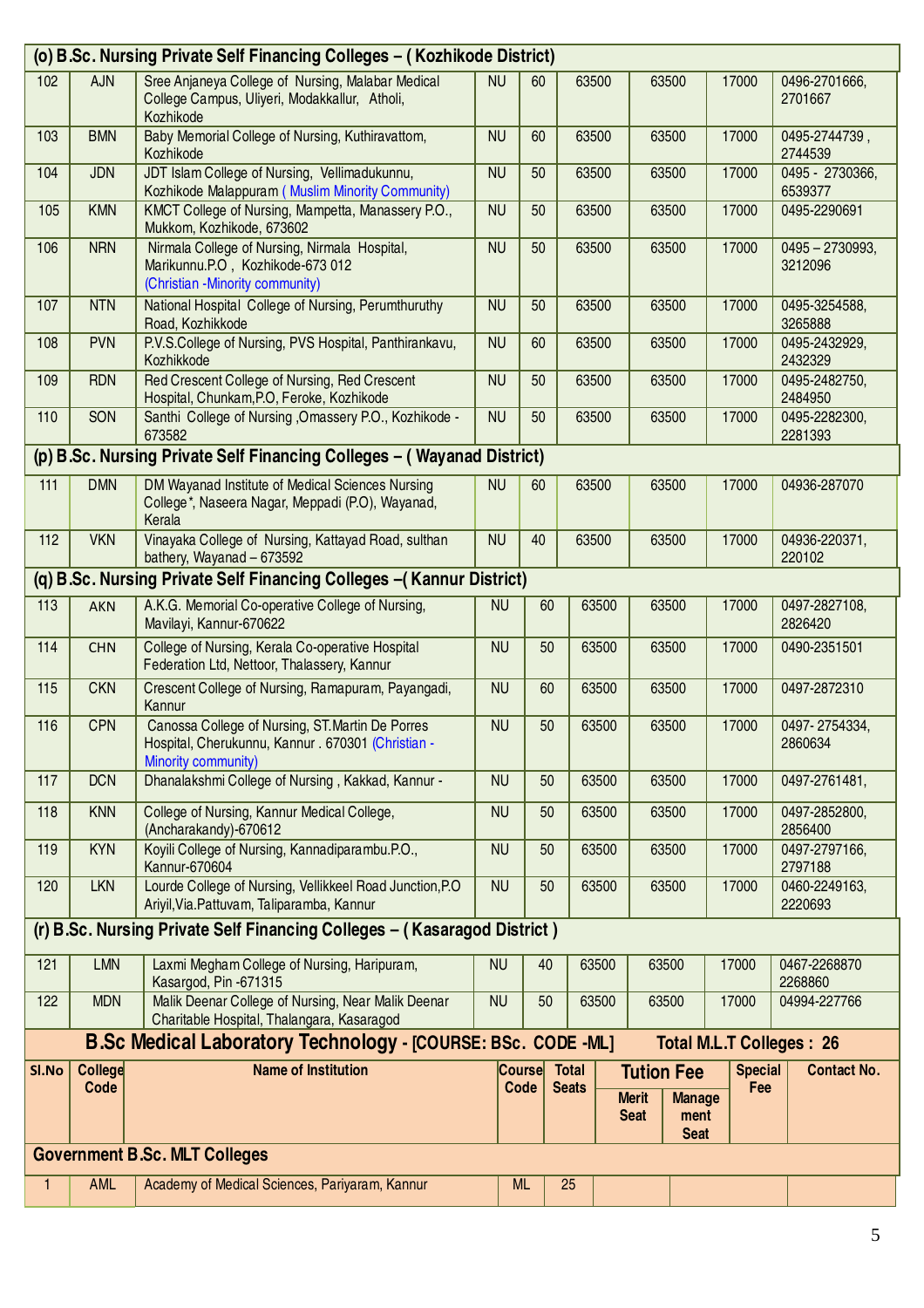| $\overline{2}$ | <b>KML</b>             | Govt. Medical College, Kozhikode                                                                                        | <b>ML</b>             | 24                           | 18000                       |                                      | N.A                   | 0495-2355331             |
|----------------|------------------------|-------------------------------------------------------------------------------------------------------------------------|-----------------------|------------------------------|-----------------------------|--------------------------------------|-----------------------|--------------------------|
| 3              | <b>TVL</b>             | Govt. Medical College, Thiruvananthapuram                                                                               | <b>ML</b>             | 24                           | 18000                       |                                      | N.A                   | 0471-2443095             |
|                |                        | <b>Government Controlled Self Financing B.Sc. MLT Colleges</b>                                                          |                       |                              |                             |                                      |                       |                          |
| $\overline{4}$ | <b>SKL</b>             | School of Medical Education, Manimalakunnu, Ernakulam                                                                   | <b>ML</b>             | 30                           | 80850                       | 80850                                |                       | 0481-2598790,<br>2598356 |
| 5              | <b>SPL</b>             | School of Medical Education, Puthuppally, Kottayam.                                                                     | <b>ML</b>             | 30                           | 80850                       | 80850                                |                       | 0481-2598790,<br>2598356 |
| 6              | <b>SRL</b>             | School of Medical Education, Regional Centre, Angamaly,<br>Ernakulam                                                    | <b>ML</b>             | 40                           | 80850                       | 80850                                |                       | 0481-2598790,<br>2598356 |
|                | <b>SML</b>             | School of Medical Education, Gandhi Nagar, Kottayam                                                                     | <b>ML</b>             | 30                           | 80850                       | 80850                                |                       |                          |
|                |                        | <b>Self Financing Colleges</b>                                                                                          |                       |                              |                             |                                      |                       |                          |
| Sl.No          | <b>College</b><br>Code | <b>Name of Institution</b>                                                                                              | <b>Course</b><br>Code | <b>Total</b><br><b>Seats</b> |                             | <b>Tution Fee</b>                    | <b>Special</b><br>Fee | <b>Contact No.</b>       |
|                |                        |                                                                                                                         |                       |                              | <b>Merit</b><br><b>Seat</b> | <b>Manage</b><br>ment<br><b>Seat</b> |                       |                          |
| $\overline{7}$ | AAL                    | Al-Ameen College of Medical Sciences, Edathala, Aluva,<br>Ernakulam                                                     | <b>ML</b>             | 30                           | 80850                       | 80850                                |                       |                          |
| 8              | <b>AFL</b>             | Al-Shifa College of Paramedical Sciences, Lemonvalley,<br>Angadippuram, Perinthalmanna, Malappuram District             | <b>ML</b>             | 40                           | 80850                       | 80850                                |                       |                          |
| 9              | <b>AKL</b>             | AKG Co-operative Institute of Health Sciences, AKG<br>Memorial Hospital, Mavilayi, Kannur                               | <b>ML</b>             | 30                           | 80850                       | 80850                                |                       |                          |
| 10             | <b>BML</b>             | Baby Memorial College of Allied Medical Sciences, Baby<br>Memorial Hospital Ltd., P.B.No.13, Kozhikode - 673004         | <b>ML</b>             | 30                           | 80850                       | 80850                                |                       |                          |
| 11             | <b>EML</b>             | College of Paramedical Sciences, EMS Memorial<br>Cooperative Hospital & Research Centre, Perinthalmanna,<br>Malappuram. | <b>ML</b>             | 30                           | 80850                       | 80850                                |                       |                          |
| 12             | <b>HCL</b>             | Holycross College of Allied Health Sciences, Kollam                                                                     | <b>ML</b>             | 30                           | 80850                       | 80850                                |                       |                          |
| 13             | <b>KCL</b>             | Co-operative Institute of Health Sciences, Mannayad,<br>Nettoor, Thalassery, Kannur.                                    | <b>ML</b>             | 32                           | 80850                       | 80850                                |                       | 0490-2351535,<br>2351501 |
| 14             | <b>KTL</b>             | KMCT College of Allied Health Sciences, Mukkam,<br>Kozhikode                                                            | <b>ML</b>             | 30                           | 80850                       | 80850                                |                       |                          |
| 15             | <b>KVL</b>             | KVM Institute of Paramedical Sciences, P.B. No 13,<br>Cherthala, Alappuzha-688 524                                      | <b>ML</b>             | 30                           | 80850                       | 80850                                |                       |                          |
| 16             | <b>MCL</b>             | Moulana Institute of Paramedical Sciences, Near Railway<br>Station, Angadippuram P.O., Malappuram .P.O.-679321          | <b>ML</b>             | 30                           | 80850                       | 80850                                |                       |                          |
| 17             | <b>MEL</b>             | MES Institute of Paramedical Sciences, MES academy of<br>Medical Sciences, Perinthalmanna, Malappuram                   | <b>ML</b>             | 30                           | 80850                       | 80850                                |                       |                          |
| 18             | <b>MHL</b>             | Mother College of Paramedical Sciences, Thrissur                                                                        | <b>ML</b>             | 30                           | 80850                       | 80850                                |                       |                          |
| 19             | <b>MIL</b>             | MIMS College of Allied Health sciences, MIMS Academy<br>Vazhayoor, Puthukode P.O, Malappuram.                           | <b>ML</b>             | 30                           | 80850                       | 80850                                |                       |                          |
| 20             | <b>MTL</b>             | Medical Trust Institute of Medical Sciences, MTIMS, Seaport<br>Airport Road, Irumpanam, Ernakulam - 682309              | <b>ML</b>             | 20                           | 80850                       | 80850                                |                       |                          |
| 21             | <b>PCL</b>             | Presentation Centre of Allied Sciences, Puthenvelikkara,<br>Ernakulam-683594                                            | <b>ML</b>             | 30                           | 80850                       | 80850                                |                       |                          |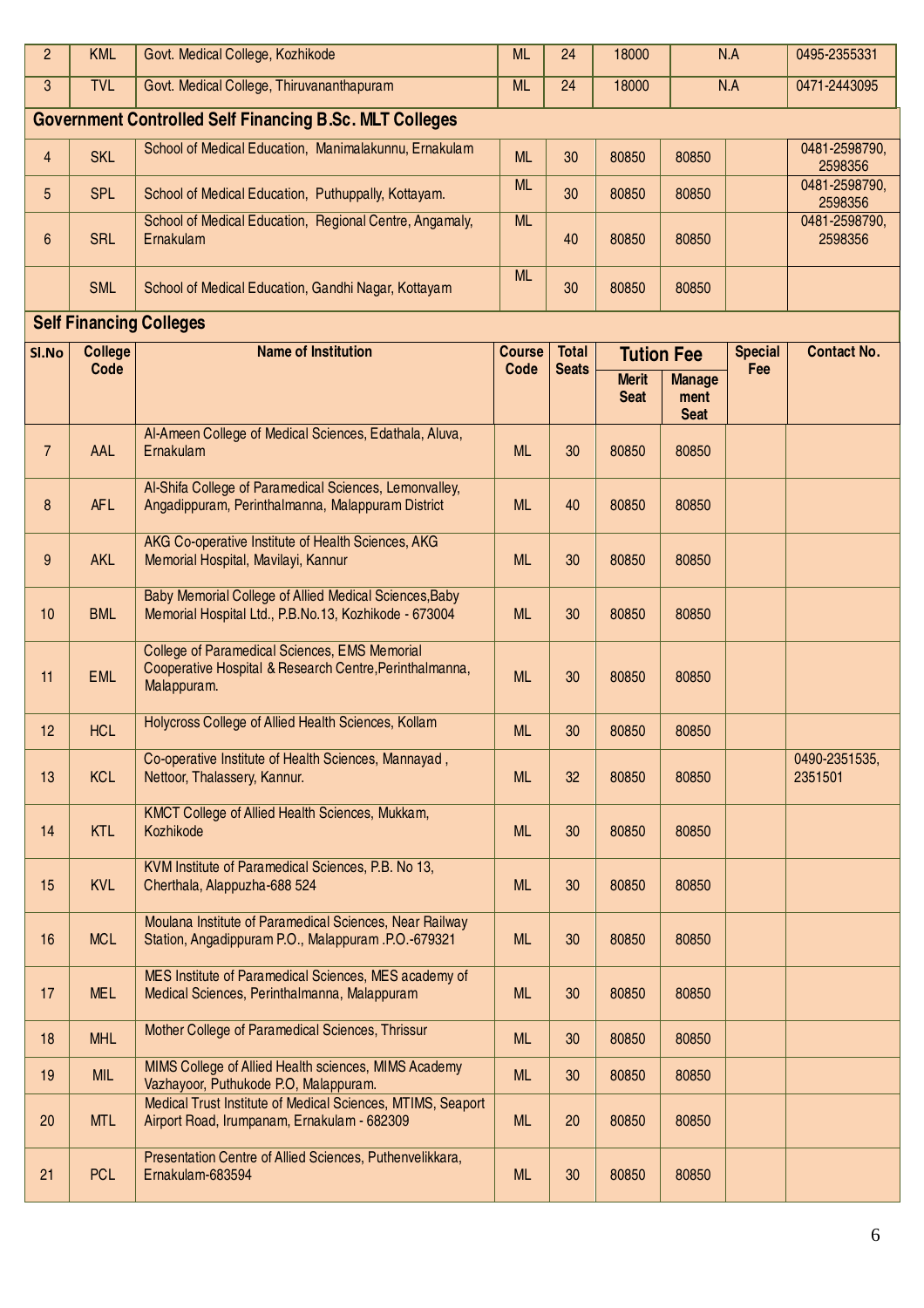| 22             | SGL                            | St. Gregorious College of Health Sciences, Parumala,<br>Pathanamthitta                                                                                     | <b>ML</b>             | 30                           | 80850                       | 80850                                |                       |                                  |
|----------------|--------------------------------|------------------------------------------------------------------------------------------------------------------------------------------------------------|-----------------------|------------------------------|-----------------------------|--------------------------------------|-----------------------|----------------------------------|
| 23             | <b>WFL</b>                     | West Fort Institute of Paramedical Sciences, Thrissur                                                                                                      | <b>ML</b>             | 30                           | 80850                       | 80850                                |                       |                                  |
| 24             | <b>AHL</b>                     | Ahalia School of Paramedical Sciences, Palakkad                                                                                                            | <b>ML</b>             | 14                           | 80850                       | 80850                                |                       |                                  |
| 25             | <b>CKL</b>                     | Institute of Para Medical Sciences, Kannur Medical College,<br>Anjarakandy, Kannur                                                                         | <b>ML</b>             | 30                           | 80850                       | 80850                                |                       |                                  |
|                |                                | B.Sc. PHYSIOTHERAPY COLLEGES - [COURSE: BPT CODE - PY]                                                                                                     |                       |                              |                             | <b>Total PY Colleges: 14</b>         |                       |                                  |
| Sl.No          | <b>College</b><br>Code         | <b>Name of Institution</b>                                                                                                                                 | <b>Course</b><br>Code | <b>Total</b><br><b>Seats</b> |                             | <b>Tution Fee</b>                    | <b>Special</b><br>Fee | <b>Contact</b><br>No.            |
|                |                                |                                                                                                                                                            |                       |                              | <b>Merit Seat</b>           | <b>Manage</b><br>ment<br><b>Seat</b> |                       |                                  |
|                |                                | <b>Government Controlled Self Financing Colleges</b>                                                                                                       |                       |                              |                             |                                      |                       |                                  |
| 1              | <b>SRP</b>                     | School of Medical Education, Regional Centre, Angamaly,<br>Ernakulam                                                                                       | PY                    | 40                           | 59750                       | 59750                                | 18100                 | 0481-<br>2598790,<br>2598356     |
| $\overline{2}$ | <b>SMP</b>                     | School of Medical Education, Gandhi Nagar, Kottayam                                                                                                        | <b>PY</b>             | 40                           | 59750                       | 59750                                | 18100                 |                                  |
|                | <b>Self Financing Colleges</b> |                                                                                                                                                            |                       |                              |                             |                                      |                       |                                  |
| 3              | <b>BNP</b>                     | Bethany Navajeevan College of Physiotherapy, Bethany<br>Navajeevan College of Physiotherapy, Nalanchira P.O.,<br>Thiruvananathapuram -015(MINORITY STATUS) | PY                    | 50                           | 59750                       | 59750                                | 18100                 | 0471-<br>23079347                |
| $\overline{4}$ | <b>BCP</b>                     | BCF College of Physiotherapy, Vaikom, Kottayam                                                                                                             | PY                    | 50                           | 59750<br>59750              |                                      | 18100                 | 04829-<br>271300                 |
| 5              | <b>MTP</b>                     | Medical Trust Institute of Medical Science, Medical Trust<br>Hospital, Ernakulam                                                                           | PY                    | 30                           | 59750<br>59750              |                                      | 18100                 | 0484-<br>2358001                 |
| 6              | <b>LFP</b>                     | Little Flower Institute of Medical Science & Research<br>P.B.No.23, Angamaly, Ernakulam-683572                                                             | PY                    | 30                           | 59750                       | 59750                                | 18100                 | $0484 -$<br>2454846,<br>3954492, |
| $\overline{7}$ | <b>AWP</b>                     | AWH Special College, Kallai, Calicut                                                                                                                       | PY                    | 50                           | 59750                       | 59750                                | 18100                 | 0495-<br>2323195                 |
| 8              | <b>CCP</b>                     | JDT Islam College of Physiotherapy, Vellimadukunnu,<br>Kozhikode.                                                                                          | PY                    | 50                           | 59750                       | 59750                                | 18100                 | 0495-<br>6545009                 |
| 9              | <b>KCP</b>                     | <b>KMCT College of Allied Health Sciences,</b><br>KMCT Medical College campus, Manassery. P.O., Mukkam,<br>Kozhikode-                                      | PY                    | 30                           | 59750                       | 59750                                | 18100                 | 0495-<br>2291680                 |
| 10             | <b>SNP</b>                     | Sree Anjaneya College of Paramedical Sciences,<br>Modakkalloor, Ulliyeri, Kozhikode                                                                        | <b>PY</b>             | 30                           | 59750                       | 59750                                | 18100                 |                                  |
| 11             | <b>CPP</b>                     | College of Paramedical Sciences, EMS Memorial Co-<br>operative Hospital & Research Centre, Perinthalmanna,<br>Malappuram                                   | <b>PY</b>             | 30                           | 59750                       | 59750                                | 18100                 | 04933-<br>225756,<br>218884      |
| 12             | <b>AKP</b>                     | AKG Co-operative Institute of Health Sciences,<br>Mavilayi, Kannur                                                                                         | <b>PY</b>             | 50                           | 59750                       | 59750                                | 18100                 |                                  |
| 13             | <b>CIP</b>                     | Co-operative Institute of Health Sciences, Mannayad,<br>Kannur.                                                                                            | <b>PY</b>             | 50                           | 59750                       | 59750                                | 18100                 |                                  |
| 14             | <b>LIP</b>                     | Lourde Institute of Allied Health Science, Taliparamba,<br>Kannur.                                                                                         | <b>PY</b>             | 40                           | 59750                       | 59750                                | 18100                 | $0460 -$<br>2249163<br>2220693   |
| 15             | <b>IPP</b>                     | Institute of Paramedical Sciences, Kannur Medical College,<br>Anjarakandy, Kannur                                                                          | <b>PY</b>             | 30                           | 59750                       | 59750                                | 18100                 | 0497-<br>2855000                 |
|                |                                | <b>B.Sc. OPTOMETRY COLLEGES [ COURSE CODE : OP]</b>                                                                                                        |                       |                              |                             | <b>Total OP Colleges: 10</b>         |                       |                                  |
|                | a). Government Colleges        |                                                                                                                                                            |                       |                              |                             |                                      |                       |                                  |
| SI.No          | Collge                         | <b>Name of Institution</b>                                                                                                                                 | Cour                  | <b>Total</b>                 |                             | <b>Tution Fee</b>                    | Specia                | <b>Contact No.</b>               |
|                | Code                           |                                                                                                                                                            | se<br>Code            | <b>Seats</b>                 | <b>Merit</b><br><b>Seat</b> | <b>Manageme</b><br>nt Seat           | I Fee                 |                                  |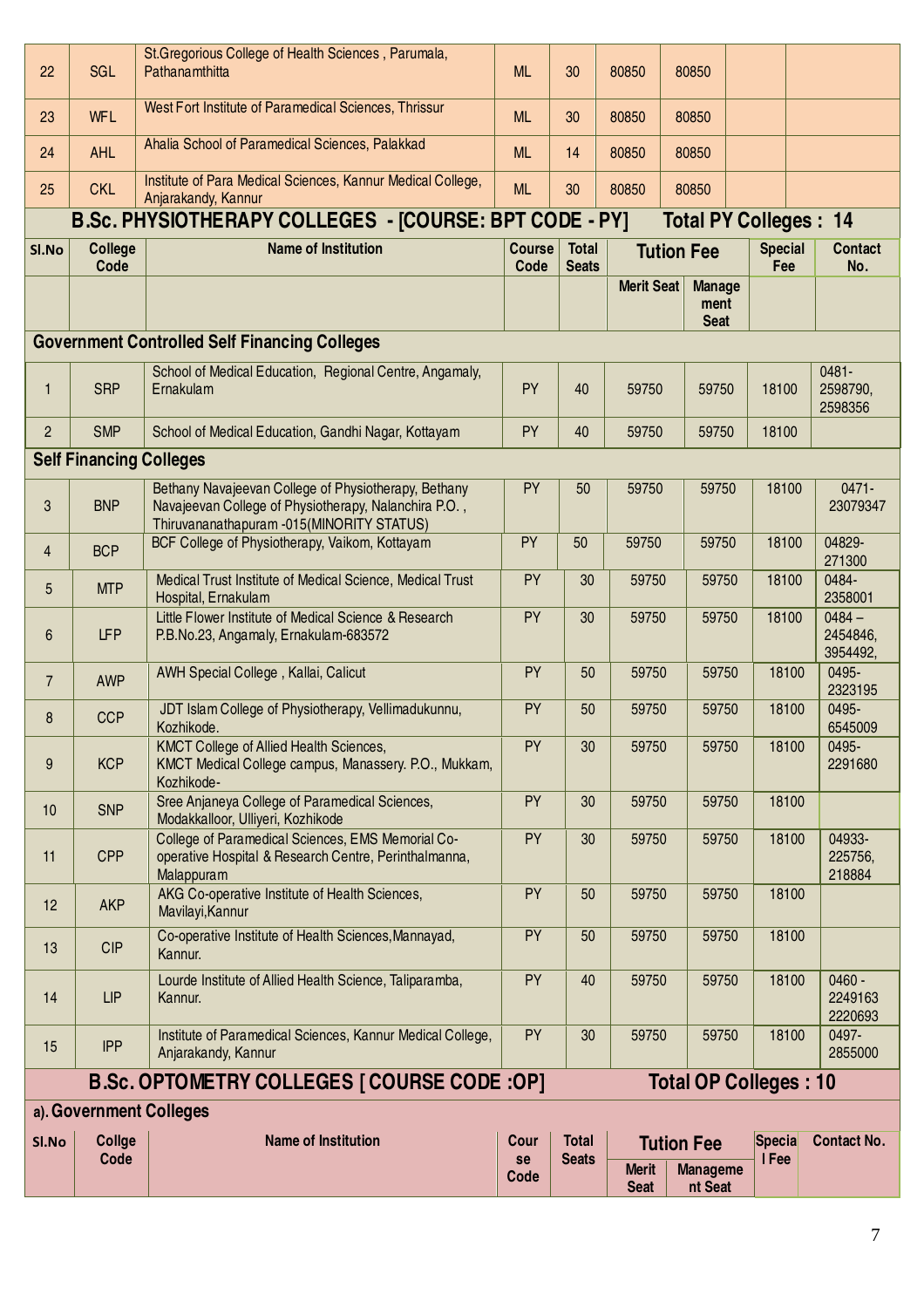| 6<br>7<br>8<br>9<br>SI.No    | <b>CSP</b><br><b>ICP</b><br><b>IMP</b><br><b>IRP</b><br><b>College</b><br>Code                                                                                        | MarThoma College of Special Education, Badiadka,<br>Kasaragod<br>Institute for Communicative and Cognitive Neurosciences<br>(ICCONS), Kavalappara, Shornur, Thrissur<br>Institute for Communicative and Cognitive Neurosciences<br>(ICCONS) Kavalappara, Shornur, Thrissur (Mgmt quota)<br>Institute for Communicative and Cognitive Neurosciences<br>(ICCONS), Kavalappara, Shornur, Thrissur (NRI<br>QUOTA)<br><b>B.Sc. CARDIO VASCULAR TECHNOLOGY [COURSE CODE: CV]</b><br><b>Name of Institution</b> | LP<br>LP<br><b>LP</b><br>LP<br>Cour<br>se<br>Code | 40<br>10<br>9<br>$\mathbf{1}$<br><b>Total</b><br><b>Seats</b> | 79000<br>79000<br>79000<br>79000<br><b>Merit</b><br><b>Seat</b> | 79000<br>79000<br><b>Tution Fee</b><br><b>Manag</b><br>ement | <b>Total CV Colleges: 5</b><br><b>Special Fee</b> | 286805<br>0466-2223038,<br>2224869<br><b>Contact No.</b> |  |
|------------------------------|-----------------------------------------------------------------------------------------------------------------------------------------------------------------------|----------------------------------------------------------------------------------------------------------------------------------------------------------------------------------------------------------------------------------------------------------------------------------------------------------------------------------------------------------------------------------------------------------------------------------------------------------------------------------------------------------|---------------------------------------------------|---------------------------------------------------------------|-----------------------------------------------------------------|--------------------------------------------------------------|---------------------------------------------------|----------------------------------------------------------|--|
|                              |                                                                                                                                                                       |                                                                                                                                                                                                                                                                                                                                                                                                                                                                                                          |                                                   |                                                               |                                                                 |                                                              |                                                   |                                                          |  |
|                              |                                                                                                                                                                       |                                                                                                                                                                                                                                                                                                                                                                                                                                                                                                          |                                                   |                                                               |                                                                 |                                                              |                                                   |                                                          |  |
|                              |                                                                                                                                                                       |                                                                                                                                                                                                                                                                                                                                                                                                                                                                                                          |                                                   |                                                               |                                                                 |                                                              |                                                   |                                                          |  |
|                              |                                                                                                                                                                       |                                                                                                                                                                                                                                                                                                                                                                                                                                                                                                          |                                                   |                                                               |                                                                 |                                                              |                                                   |                                                          |  |
|                              |                                                                                                                                                                       |                                                                                                                                                                                                                                                                                                                                                                                                                                                                                                          |                                                   |                                                               |                                                                 |                                                              |                                                   |                                                          |  |
|                              |                                                                                                                                                                       |                                                                                                                                                                                                                                                                                                                                                                                                                                                                                                          |                                                   |                                                               |                                                                 |                                                              |                                                   | 04998-286806,                                            |  |
| 5                            | <b>BMP</b>                                                                                                                                                            | Baby Memorial College of Allied Medical Sciences, Baby<br>Memorial Hospital Ltd,. P.B No 13, Kozhikode-673004                                                                                                                                                                                                                                                                                                                                                                                            | LP                                                | 20                                                            | 79000                                                           | 79000                                                        |                                                   | 0495-2777777                                             |  |
| $\overline{4}$               | <b>ASP</b>                                                                                                                                                            | AWH Special College, Kallai, Kozhikode                                                                                                                                                                                                                                                                                                                                                                                                                                                                   | LP                                                | 25                                                            | 79000                                                           | 79000                                                        |                                                   | 0495-2323526                                             |  |
|                              | <b>Self-financing Colleges</b>                                                                                                                                        |                                                                                                                                                                                                                                                                                                                                                                                                                                                                                                          |                                                   |                                                               |                                                                 |                                                              |                                                   |                                                          |  |
| 3                            | <b>NRP</b>                                                                                                                                                            | National Institute of Speech and Hearing,<br>Thiruvananthapuram(NRI QUOTA)                                                                                                                                                                                                                                                                                                                                                                                                                               | LP                                                | $\mathbf{1}$                                                  | 81750                                                           |                                                              |                                                   |                                                          |  |
| $\overline{2}$               | <b>NMP</b>                                                                                                                                                            | National Institute of Speech and Hearing,<br>Thiruvananthapuram(Mgmt quota)                                                                                                                                                                                                                                                                                                                                                                                                                              | LP                                                | 11                                                            | 81750                                                           | 81750                                                        |                                                   |                                                          |  |
| $\mathbf{1}$                 | <b>NIP</b>                                                                                                                                                            | National Institute of Speech and Hearing,<br>Thiruvananthapuram                                                                                                                                                                                                                                                                                                                                                                                                                                          | LP                                                | 12                                                            | 42500                                                           | 81750                                                        |                                                   | 0471-2596919                                             |  |
|                              |                                                                                                                                                                       | <b>Government Controlled Self Financing Colleges</b>                                                                                                                                                                                                                                                                                                                                                                                                                                                     |                                                   |                                                               | <b>Seat</b>                                                     | ent Seat                                                     |                                                   |                                                          |  |
|                              | Code                                                                                                                                                                  |                                                                                                                                                                                                                                                                                                                                                                                                                                                                                                          | se<br>Code                                        | <b>Seats</b>                                                  | Merit                                                           | <b>Managem</b>                                               |                                                   |                                                          |  |
|                              | <b>Total LP Colleges: 5</b><br><b>Name of Institution</b><br>Collge<br><b>Total</b><br><b>Special Fee</b><br><b>Contact No.</b><br>Sl.No<br>Cour<br><b>Tution Fee</b> |                                                                                                                                                                                                                                                                                                                                                                                                                                                                                                          |                                                   |                                                               |                                                                 |                                                              |                                                   |                                                          |  |
| 10                           |                                                                                                                                                                       | Kannur<br>BACHELOR IN AUDIOLOGY AND SPEECH LANGUAGE PATHOLOGY [COURSE CODE: LP]                                                                                                                                                                                                                                                                                                                                                                                                                          |                                                   |                                                               |                                                                 |                                                              |                                                   |                                                          |  |
|                              | <b>AKO</b>                                                                                                                                                            | Kadavanthra, Cochin-682 020<br>AKG Co-Operative Institute of Health Sciences, Mavilayi,                                                                                                                                                                                                                                                                                                                                                                                                                  | <b>OP</b>                                         | 30                                                            | 63525                                                           |                                                              |                                                   |                                                          |  |
| 9                            | <b>SSO</b>                                                                                                                                                            | Susruta School of Optometry & Visual Sciences C/o.<br>Giridhar Eye Institute, Ponneth Temple Road,                                                                                                                                                                                                                                                                                                                                                                                                       | <b>OP</b>                                         | 20                                                            | 63525                                                           | 63525                                                        |                                                   |                                                          |  |
| 8                            | <b>MTO</b>                                                                                                                                                            | Medical Trust Institute of Medical Sciences, MTIMS,<br>Seaport Airport Road, Irumpanam, Ernakulam - 682309                                                                                                                                                                                                                                                                                                                                                                                               | <b>OP</b>                                         | 10                                                            | 63525                                                           | 63525                                                        |                                                   |                                                          |  |
| $\overline{7}$               | <b>LIO</b>                                                                                                                                                            | Little Flower Institute of Medical Sciences & Research,<br>Angamaly,                                                                                                                                                                                                                                                                                                                                                                                                                                     | <b>OP</b>                                         | 30                                                            | 63525                                                           | 63525                                                        |                                                   | $0484 - 2454846,$<br>3096666                             |  |
| 6                            | <b>ASO</b>                                                                                                                                                            | Angadippuram, Perinthalmanna, Malappuram District<br>Al Salama Eye Hospital, Perinthalmanna, Malappuram                                                                                                                                                                                                                                                                                                                                                                                                  | <b>OP</b>                                         | 30                                                            | 63525                                                           | 63525                                                        |                                                   | 04933-272163                                             |  |
| $\overline{\mathbf{4}}$<br>5 | <b>ALO</b>                                                                                                                                                            | Modakkalloor, Ulliyeri, Kozhikode<br>Al-Shifa College of Paramedical Sciences, Lemonvalley,                                                                                                                                                                                                                                                                                                                                                                                                              | <b>OP</b>                                         | 30                                                            | 63525                                                           | 63525                                                        |                                                   | 04933228088                                              |  |
| 3                            | <b>AJO</b>                                                                                                                                                            | (A Unit of Ahalia International Foundation)<br>Sree Anjaneya College of Paramedical Sciences, MMC,                                                                                                                                                                                                                                                                                                                                                                                                       | <b>OP</b>                                         | 30                                                            |                                                                 |                                                              |                                                   |                                                          |  |
|                              | <b>Self Financing Colleges</b><br><b>AFO</b>                                                                                                                          | Ahalia School of Optometry, Palakkad                                                                                                                                                                                                                                                                                                                                                                                                                                                                     | <b>OP</b>                                         | 30                                                            | 63525                                                           | 63525                                                        |                                                   | 04923-225000                                             |  |
| $\overline{2}$               | <b>KMO</b>                                                                                                                                                            | Govt. Medical College, Kozhikode                                                                                                                                                                                                                                                                                                                                                                                                                                                                         | <b>OP</b>                                         | 20                                                            | 19000                                                           | <b>NIL</b>                                                   |                                                   |                                                          |  |
|                              | <b>TMO</b>                                                                                                                                                            | Regional Institute of Opthalmology (Govt. Medical<br>College), Red Cross Road, Thiruvananthapuram                                                                                                                                                                                                                                                                                                                                                                                                        | <b>OP</b>                                         | 20                                                            | 19000                                                           | <b>NIL</b>                                                   |                                                   | 0471-2304046                                             |  |